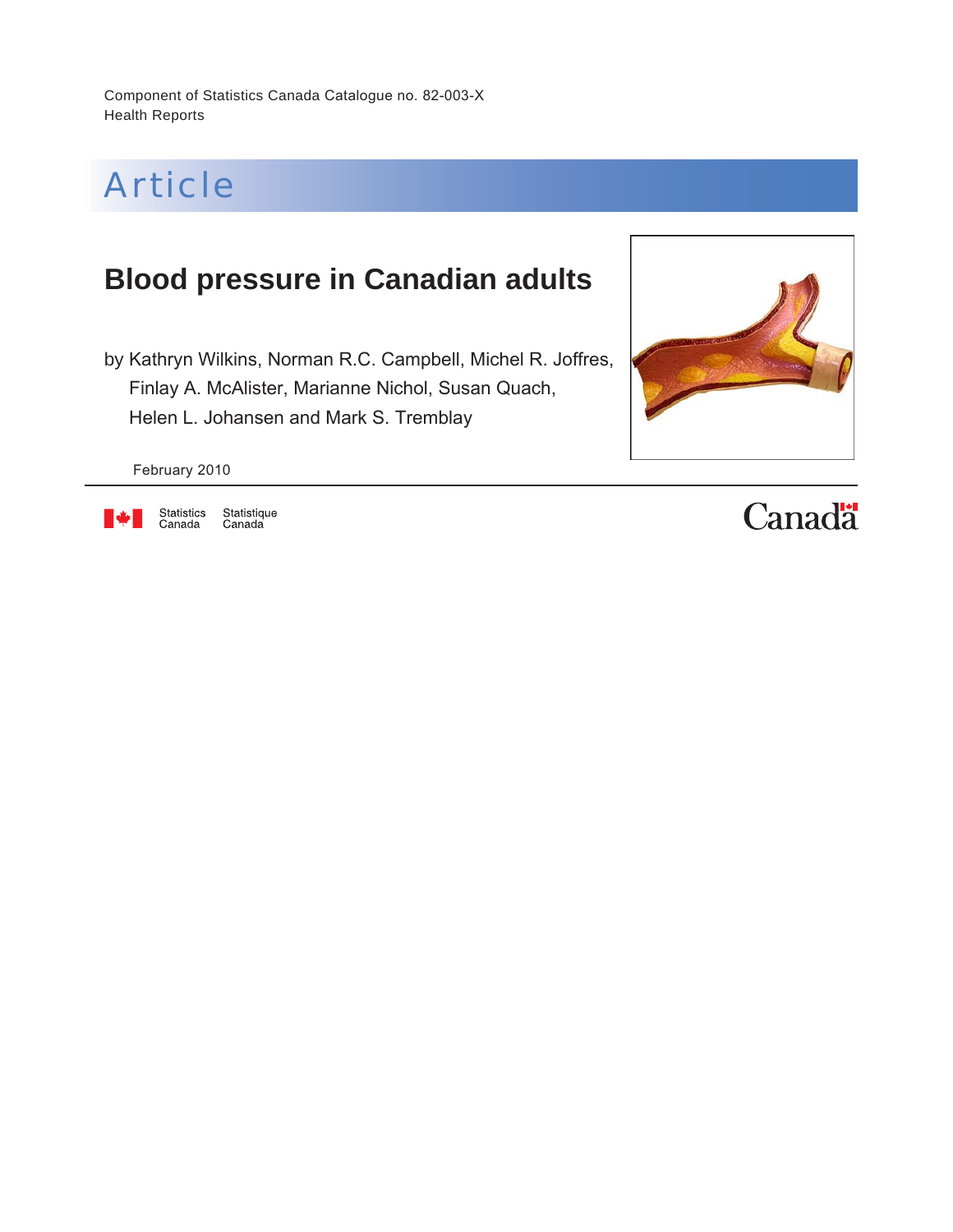# **Blood pressure in Canadian adults**

*by Kathryn Wilkins, Norman R.C. Campbell, Michel R. Joffres, Finlay A. McAlister, Marianne Nichol, Susan Quach, Helen L. Johansen and Mark S. Tremblay*

#### **Abstract**

#### **Background**

Hypertension is estimated to cause more than oneeighth of all deaths worldwide. In Canada, the last national surveys to include direct measures of blood pressure (BP) took place over the years 1985-1992; hypertension was estimated at 21%.

#### **Data and methods**

Data are from cycle 1 of the Canadian Health Measures Survey, conducted from March 2007 through February 2009. The survey included direct BP measures using an automated device. Weighted frequencies, means and cross-tabulations were produced to estimate levels of hypertension awareness, treatment and control in the population aged 20 to 79 years.

#### **Results**

Among adults aged 20 to 79 years, hypertension (systolic BP higher than or equal to 140 or diastolic BP higher than or equal to 90 mm Hg, or self-reported recent medication use for high BP) was present in 19%. Another 20% had BP in the pre-hypertension range (systolic 120 to 139 or diastolic 80 to 89 mm Hg). Of those with hypertension, 83% were aware, 80% were taking antihypertensive drugs, and 66% were controlled. Uncontrolled hypertension was largely due to high systolic BP.

#### **Interpretation**

Hypertension prevalence is similar to that reported in 1992. Since then, the level of hypertension control has increased considerably.

#### **Keywords**

awareness, blood pressure determination, hypertension, population surveillance

#### **Authors**

Kathryn Wilkins (1-613-951-1769; Kathryn.Wilkins@statcan.gc.ca) and Helen L. Johansen are with the Health Analysis Division at Statistics Canada, Ottawa, Ontario, K1A 0T6. Norman R.C. Campbell is with the Health Science Centre, University of Calgary. Michel R. Joffres is with the Faculty of Health Sciences, Simon Fraser University. Finlay A. McAlister is with the Department of Medicine, University of Alberta. Marianne Nichol is with the Public Health Agency of Canada. Susan Quach was formerly with the Public Health Agency of Canada. Mark S. Tremblay is with the Children's Hospital of Eastern Ontario Research Institute and Department of Pediatrics, University of Ottawa.

ypertension is an important risk factor for **THE EXECUTE SERVICE IS A SERVICE SERVICE SERVICE SERVICE SERVICE SERVICE SERVICE SERVICE SERVICE SERVICE SERVICE SERVICE SERVICE SERVICE SERVICE SERVICE SERVICE SERVICE SERVICE SERVICE SERVICE SERVICE SERVICE SERVICE SERV** diseases.1-5 Hypertension is also a major cause of disability and is considered to be the leading risk factor for death in the world, causing an estimated 7.5 million deaths per year (13% of all deaths).6 Surveillance of BP in the population provides vital feedback to hypertension prevention and control efforts. With the recent Canadian Health Measures Survey (CHMS), direct, automated measures of BP were collected from a representative sample of people, allowing for the most accurate nationwide assessment of the prevalence of hypertension that has ever been undertaken.

BP control is crucial in reducing the risk of cardiovascular disease among people with hypertension. In the past 15 years, management of hypertension has improved in many Western countries, but remains less than optimal, $\bar{z}$  even though anti-hypertensive drugs, modifications to diet, weight and physical activity levels, and limitation of alcohol consumption can be quite effective in its control and treatment.

National data based on direct BP measures had last been collected by the Canadian Heart Health Surveys (CHHS), conducted in the provinces over the 1985 to 1992 period. $8,9$  At that time, although the prevalence of hypertension was similar in Canada and the United States, levels of awareness, treatment and control were higher in the United States.<sup>10</sup>

Since the late 1990s, extensive efforts have been underway in Canada to improve physician and public awareness of the importance of treatment and control of hypertension.<sup>11</sup> Initiatives such as the Canadian Hypertension Education Program (http://www.hypertension.ca/ chep), and campaigns by organizations including Blood Pressure Canada (http://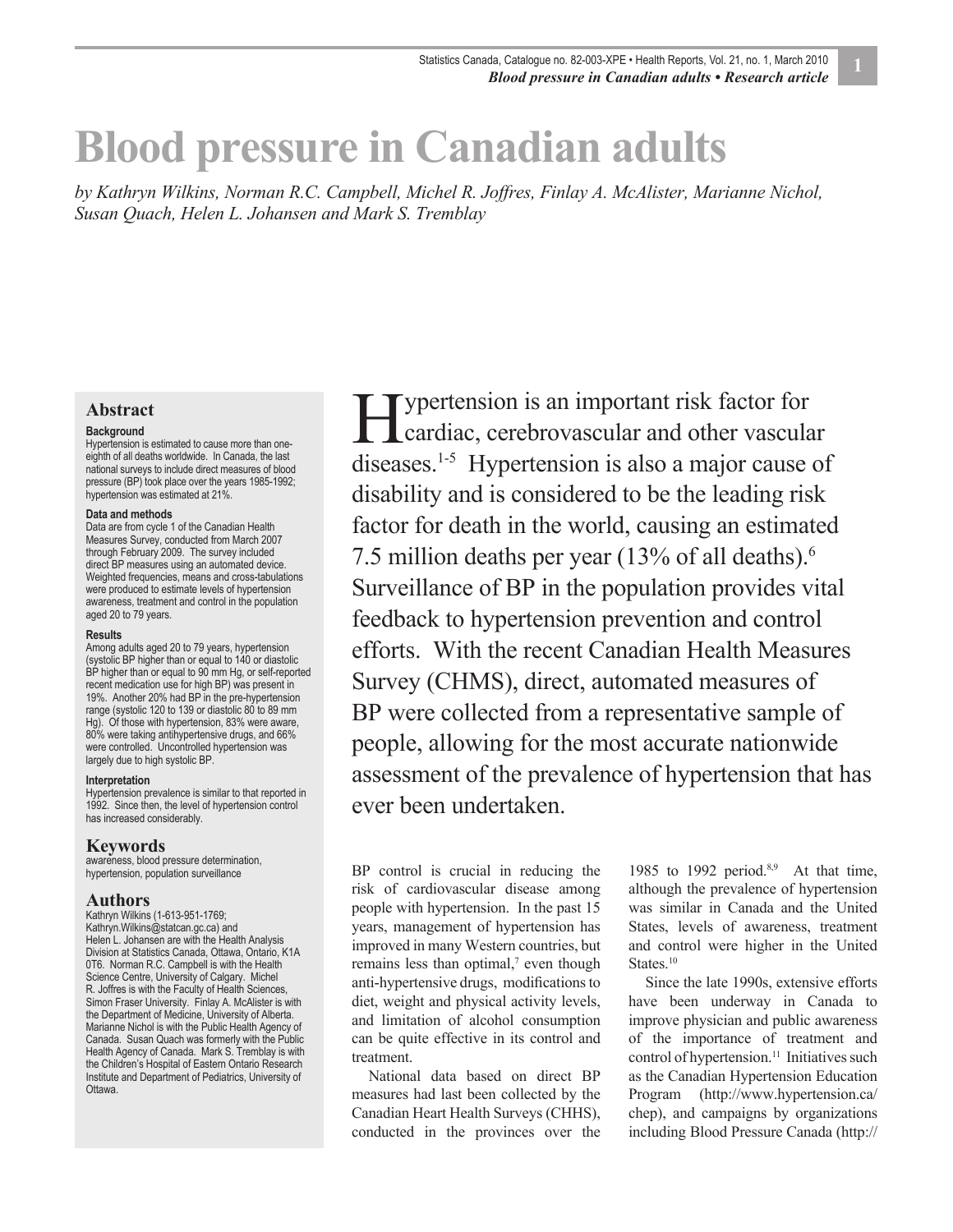www.hypertension.ca/bpc) and the Heart and Stroke Foundation of Canada (http:www.heartandstroke.com/site) exemplify such endeavours. Perhaps not coincidentally, findings from a recent population survey in Ontario suggest that control of hypertension among those with the condition increased more than fivefold between 1992 and 2006 from  $12\%$  to  $66\%$ .<sup>12</sup> However, this improvement requires corroboration and assessment to determine if the Ontario results apply to Canada as a whole.

Surveillance of hypertension presents unique challenges. Unlike most other chronic conditions, hypertension is predominantly "silent," or asymptomatic. Therefore, when assessment of hypertension is limited to data from questionnaire-based health surveys, its prevalence is usually underestimated.13 Direct BP measurement, because it is not contingent upon diagnosis or awareness, may provide more accurate estimates of the prevalence of hypertension. Furthermore, from the values obtained by direct measurement, the distribution of BP in the population can be portrayed, and comparisons can be made among subpopulations. Finally, combining data based on direct measures with selfreported information on diagnosis and treatment yields important information about hypertension awareness, treatment and control.

Cycle 1 of the CHMS was launched in 2007 by Statistics Canada, in partnership with Health Canada and the Public Health Agency of Canada.14 As well as a detailed health-related questionnaire, the survey includes the most comprehensive set of physical measures ever collected in Canada from a population-based sample, among which is direct measurement of BP

The objectives of this preliminary study are to describe the distribution of BP in the Canadian adult population, and to provide estimates of the prevalence of hypertension by sex and age group. Levels of hypertension awareness, treatment and control are also reported.

#### Methods

#### **Data source**

Data for this study are from cycle 1 of the CHMS, which collected data at 15 sites across Canada from March 2007 through February 2009.14 The survey covered the population aged 6 to 79 years living in private households. It was designed to provide sex-specific, statistically reliable national estimates of conditions for which prevalence was at least 10% for five age-groups:  $6$  to 11, 12 to 19, 20 to 39, 40 to 59, and 60 to 79 years.15 This analysis is limited to respondents aged 20 to 79 years; a subsequent study will focus on BP in the age group 6 to 19 years.<sup>16</sup> The CHMS does not include residents of Indian Reserves or Crown lands, institutions and certain remote regions, and full-time members of the regular Canadian Forces.

Of the households selected for inclusion in the CHMS, the response rate was 69.6%—meaning that in 69.6% of the selected households, the sex and date of birth of all household members were provided by a household resident. In each responding household, one or two members were selected to participate in the survey; for the age group 20 to 79 years, 87.9% of selected household members completed the household questionnaire, and 83.6% of the responding household members participated in the subsequent examination component of the survey. The final response rate was not calculated as simply the product of these response fractions, because of the complexities involved in selecting two respondents in certain households. $16,17$  The final response rate, after adjusting for the sampling strategy, was 50.9%.

Ethics approval for the CHMS was obtained from Health Canada's Research Ethics Board. Written consent was requested from respondents before participation. Respondents were informed that participation was voluntary, and that they could opt out of any part of the survey at any time. Additional information about the survey is available in previously published reports<sup>15,17-20</sup> and on Statistics Canada's website (http://www.statcan.gc.ca).

#### **Measures**

During a personal in-home interview, a trained interviewer administered a questionnaire covering sociodemographic characteristics, medical history, current health status and lifestyle behaviours. In the chronic conditions component of the interview, respondents were asked two yes/no questions about BP: whether they had high BP (diagnosed by a health professional and expected to last or having already lasted six months or more); and whether they had taken "medicine for high blood pressure" in the past month.

On an appointed date after the interview, physical measurements, including BP, heart rate, height, weight, and physical fitness, as well as blood and urine samples, were obtained at a mobile examination centre. To maximize response rates, respondents who were unwilling or unable to go to the centre were offered the option of a home visit. The BP protocol used to conduct measurements in the home did not differ from that used in the mobile centre.

BP and heart rate were measured with the BpTRU™ BP-300 device (BpTRU Medical Devices Ltd., Coquitlam, British Columbia) at the mobile examination centre, and with the BpTRU™ BP-100 device during home visits. The BpTRU™ is an automated electronic monitor using an upper arm cuff. The device, which automatically inflates and deflates the cuff, and uses the oscillometric technique to calculate systolic BP (SBP) and diastolic BP (DBP), has passed international validation protocols for accuracy.21,22

An important advantage of an automated device is that it enables BP to be measured in the absence of another person. Its use, therefore, eliminates observer errors such as digit bias, zero preference and incorrect deflation rates, and also reduces "white coat hypertension"23—a rise in BP associated with the presence of the health care professional and the procedures of measurement. (For more information on the procedures and protocol used, see *Resting blood pressure and heart rate*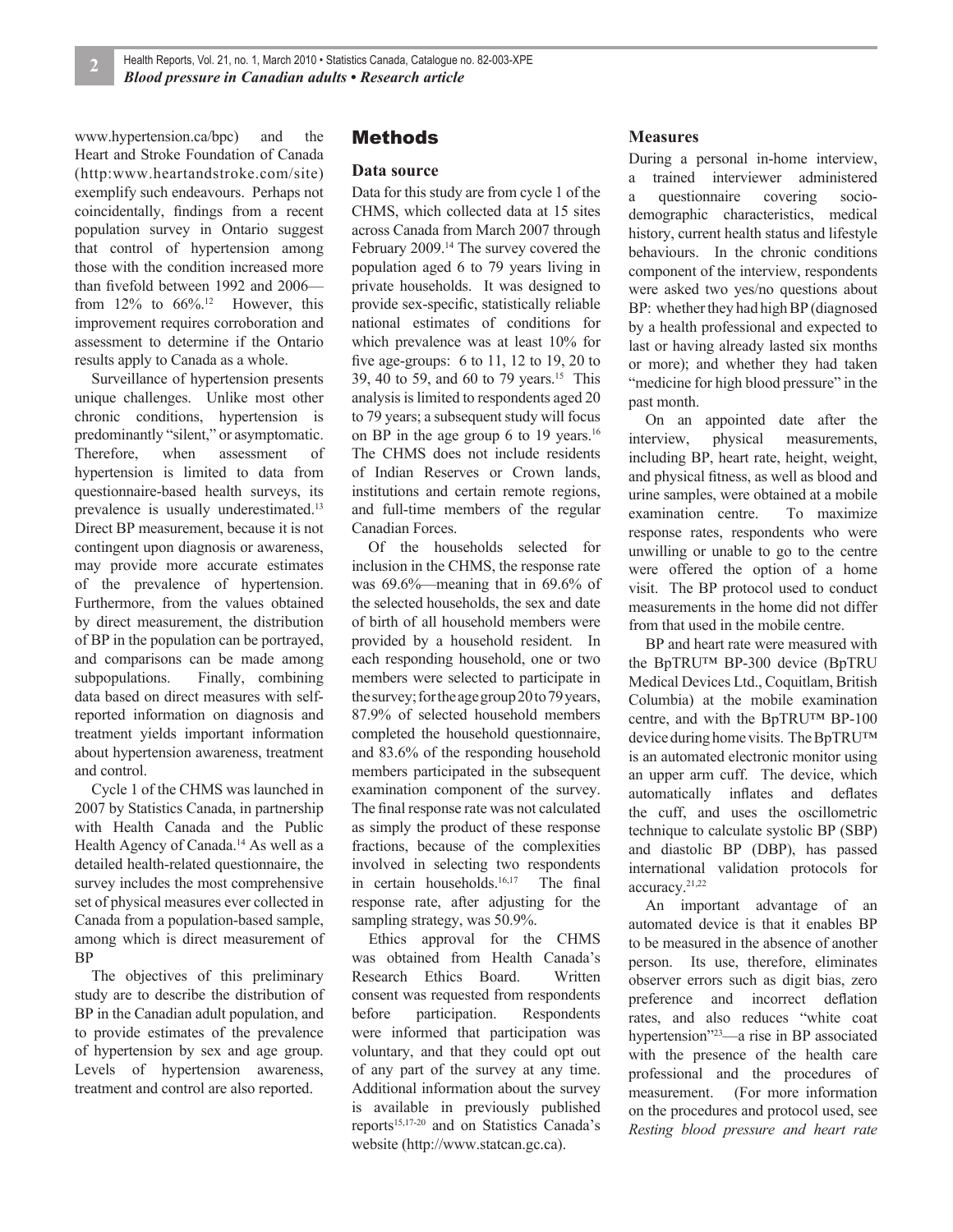*measurement in the Canadian Health Measures Survey* by Bryan et al.<sup>24</sup>).

#### **Defi nitions**

Measures of SBP and DBP were calculated by taking the average of the first set (last five of six measures taken one minute apart) of valid BP measurements. $24$  The classification scheme used to categorize measured BP was that defined in the seventh report of the Joint National Committee on Prevention, Detection, Evaluation and Treatment of High Blood Pressure  $(JNC 7)^{25}$ :

| <b>JNC 7 category</b> | Blood pressure (mm Hg)                                 |  |  |  |  |  |
|-----------------------|--------------------------------------------------------|--|--|--|--|--|
| Normal                | Systolic lower than 120 and<br>diastolic lower than 80 |  |  |  |  |  |
| Prehypertension       | Systolic 120 to 139 or diastolic<br>80 to 89           |  |  |  |  |  |
| Hypertension          | Systolic 140 or higher, or diastolic<br>90 or higher   |  |  |  |  |  |
| Stage 1               | Systolic 140 to 159 or diastolic<br>90 to 99           |  |  |  |  |  |
| Stage 2               | Systolic 160 or higher, or diastolic<br>100 or higher  |  |  |  |  |  |

For individuals whose SBP and DBP fell into different categories, the higher category was used for classification.

*Normal blood pressure* was defined as a measured mean SBP lower than 120 mm Hg and a measured mean DBP lower than 80 mm Hg.

*Prehypertension* was defined as a measured mean SBP of 120 to 139 or DBP of 80 to 89 mm Hg.

*Hypertension* was defined as a measured mean SBP of 140 mm Hg or higher, or a measured mean DBP of 90 mm Hg or higher, or the respondent's report of BP medication use in the past month.

*Treated hypertension* was defined as a respondent's report of BP medication use in the past month.

*Awareness of hypertension* was defined as a respondent's report of either diagnosed hypertension or BP medication use in the past month.

*Controlled hypertension* was defined as the respondent's report of BP medication use in the past month together with measured mean BP values

lower than 140 mm Hg (systolic) and 90 mm Hg (diastolic).

*Isolated systolic hypertension* was defined as measured SBP of 140 mm Hg or higher, together with measured DBP lower than 90 mm Hg.

*Isolated diastolic hypertension* was defined as measured DBP of 90 mm Hg or higher, together with measured SBP lower than 140 mm Hg.

#### **Analytical techniques**

Based on weighted data from cycle 1 of the CHMS, frequencies, means and crosstabulations were produced to estimate the distribution of BP, the prevalence of normal BP and hypertension, and awareness, treatment and control of hypertension in the household population aged 20 through 79 years. To account for the complex design of the survey, variance on estimates and significance testing on differences between estimates were calculated with the bootstrap technique.<sup>26,27</sup> Significance was specified as a p-value of less than 0.05.

#### Results

For cycle 1 of the CHMS, BP measures were obtained for 3,514 respondents aged 20 through 79 years: 3,493 at the mobile examination centre and 21 in their homes. The data were weighted to be representative of 23.7 million Canadian adults in this age range.

Average values of SBP and DBP differed by age and sex. In the age groups 20 to 39 and 40 to 59 years, the mean SBP values for females (101.4 and 111.7 mm Hg, respectively) were lower than those for males (109.9 and 116.5 mm Hg) (Table 1). However, in the age group 60 to 79 years, the mean SBP value was higher for females (126.9 mm Hg) than for males (122.4 mm Hg). For DBP, mean values were consistently lower in females than in males. The average values of SBP rose with age in each sex, while average DBP peaked in middle age and then declined slightly (Figure 1).

Based on measured BP and selfreported BP medication use, hypertension was present in an estimated 19% (4.6 million) of Canadian adults aged 20 to 79 years (Table 2, Figure 2). The overall prevalence of hypertension was nearly the same in males (19.7%) and females  $(19.0\%)$ .

The prevalence of hypertension rose with age in both sexes combined. At ages 20 to 39 years, approximately 2% had hypertension, compared with 18% of those aged 40 to 59 years, and 53% of those aged 60 to 79 years.

Three-fifths  $(61\%)$  of adults had BP in the normal range, and 20% were classified as prehypertensive (Table 2). The likelihood of prehypertension was higher in males (25%) than in females (15%). At ages 60 to 79 years, the percentage with normal BP (23%) was about equal to the percentage classified as prehypertensive (24%).

More than four-fifths  $(83%)$  of people with hypertension were aware

#### **Table 1**

| Mean measured value of systolic (SBP) and diastolic blood pressure (DBP) |
|--------------------------------------------------------------------------|
| (mm Hg), by sex and age group, household population aged 20 to 79 years, |
| Canada, March 2007 to February 2009                                      |

| Type of blood pressure<br>and sex         | Total             | 20 to 39<br>years | 40 to 59<br>years | 60 to 79<br>years |
|-------------------------------------------|-------------------|-------------------|-------------------|-------------------|
| <b>SBP</b><br>Male <sup>t</sup><br>Female | 115.1<br>$111.1*$ | 109.9<br>$101.4*$ | 116.5<br>$111.7*$ | 122.4<br>126.9*   |
| <b>DBP</b><br>Male <sup>t</sup><br>Female | 74.5<br>$70.1*$   | 71.5<br>$67.1*$   | 77.5<br>$71.9*$   | 73.8<br>$71.7*$   |

† reference category

significantly different from estimate for reference category (p<0.05)

Note: For SBP, comparisons of sex-specific estimates by age group are all significantly different from each other (p<0.05) except for differences between age groups 40 to 59 and 60 to 79 in females.

**Source:** 2007-2009 Canadian Health Measures Survey.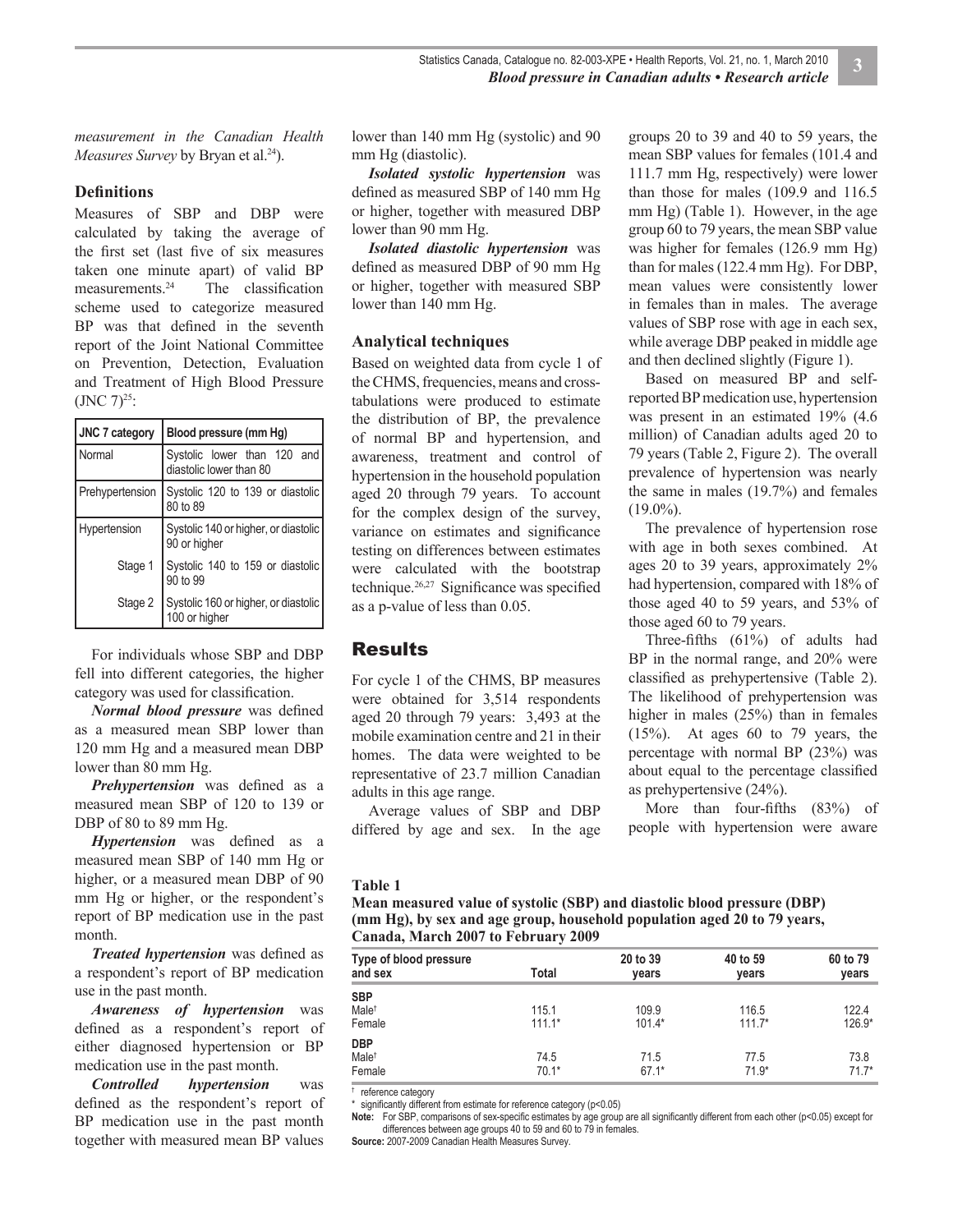**Mean systolic (SBP) and diastolic blood pressure (DBP) (mm Hg), by sex and age group, household population aged 20 to 79 years, Canada, March 2007 to February 2009**



Note: All age-group-specific comparisons between males and females are significantly different (p<0.05) except for DBP in 70-to-

79-year age group.

**Source:** 2007-2009 Canadian Health Measures Survey.

#### **Table 2**

**Percentage distribution of measured blood pressure, by hypertension status and JNC726 blood pressure category, by sex and age group, household population aged 20 to 79 years , Canada, March 2007 to February 2009**

|                                                                                           |                     | Non-hypertensive           |                                                                   |                                                      |                  | Hypertensive               |                                                                   |                                                         |                                                         |                                                                                        |  |
|-------------------------------------------------------------------------------------------|---------------------|----------------------------|-------------------------------------------------------------------|------------------------------------------------------|------------------|----------------------------|-------------------------------------------------------------------|---------------------------------------------------------|---------------------------------------------------------|----------------------------------------------------------------------------------------|--|
|                                                                                           |                     |                            |                                                                   |                                                      | Sample<br>size   |                            | <b>Controlled</b>                                                 |                                                         | <b>Uncontrolled</b>                                     |                                                                                        |  |
| Sex and<br>age group                                                                      | Sample<br>size      | Total                      | <b>SBP lower</b><br>than 120<br>and DBP<br>lower than<br>80 mm Hg | <b>SBP 120</b><br>to 139 or<br>DBP 80 to<br>89 mm Hg |                  | Total                      | <b>SBP</b> lower<br>than 120<br>and DBP<br>lower than<br>80 mm Hg | <b>SBP 120</b><br>to 139<br>or DBP<br>80 to 89<br>mm Hg | <b>SBP 140</b><br>to 159<br>or DBP<br>90 to 99<br>mm Hg | SBP higher than<br>or equal to 160<br>or DBP higher<br>than or equal to<br>100 mm $Hg$ |  |
| Total                                                                                     | 2,650               | 80.6                       | 60.5                                                              | 20.1                                                 | 864              | 19.4                       | 5.9                                                               | 6.9                                                     | 5.3                                                     | 1.3 <sup>E</sup>                                                                       |  |
| Sex<br>Male <sup>t</sup><br>Female                                                        | 1,208<br>1,442      | 80.3<br>81.0               | 55.0<br>65.9*                                                     | 25.3<br>$15.1*$                                      | 441<br>423       | 19.7<br>19.0               | 5.6<br>6.1                                                        | 7.6<br>6.2                                              | 5.9<br>4.8                                              | 0.7 <sup>E</sup><br>1.9 <sup>E</sup>                                                   |  |
| Age group<br>20 to 39 years<br>40 to 59 years <sup><math>†</math></sup><br>60 to 79 years | 1,152<br>996<br>502 | $98.1*$<br>81.6<br>$46.6*$ | 83.6*<br>58.1<br>$22.9*$                                          | $14.5*$<br>23.4<br>23.8                              | 33<br>238<br>593 | $1.9E*$<br>18.4<br>$53.2*$ | F<br>5.3<br>$16.5*$                                               | F<br>6.8 <sup>E</sup><br>$19.1*$                        | F<br>5.3<br>$13.8*$                                     | F<br>$1.1^E$<br>3.9 <sup>E</sup>                                                       |  |

† reference category

measured SBP 140 mm Hg or measured DBP higher than or equal to 90 mm Hg or self-reported use of antihypertensive medication in month before Canadian Health Measures Survey interview.

significantly different from estimate for reference category (p<0.05)

 $E$  interpret with caution (coefficient of variation 16.6% to 33.3%)

F too unreliable to be reported (coefficient of variation greater than 33.3%)

**Source:** 2007-2009 Canadian Health Measures Survey.

of their condition, and 80% were being treated with antihypertensive drugs (Table 3, Figure 3). Two-thirds (66%) of those with hypertension had BP that was controlled (lower than 140 mm Hg systolic and lower than 90 mm Hg diastolic) by medication. Finally, 17% of adults with hypertension were unaware of their condition, a situation more common in males  $(20\%)$  than in females  $(14\%)$ .

The percentages of hypertension control were similar in males (67%) and females (65%), despite the lower likelihood that males with hypertension were using antihypertensive medication (76% for males and 83% for females). Among females taking antihypertensive medication, the percentage whose BP was not controlled was higher than the corresponding figure for males  $(18\%$ and 10%, respectively). Supplementary analysis revealed that the gap in BP control between the sexes was present only at older ages; in females aged 60 to 69 years who were using antihypertensive medication, the percentage not controlled was 19%, compared with 7% in males; the corresponding estimates in the age group 70 to 79 years were 37% versus 18% (data not shown).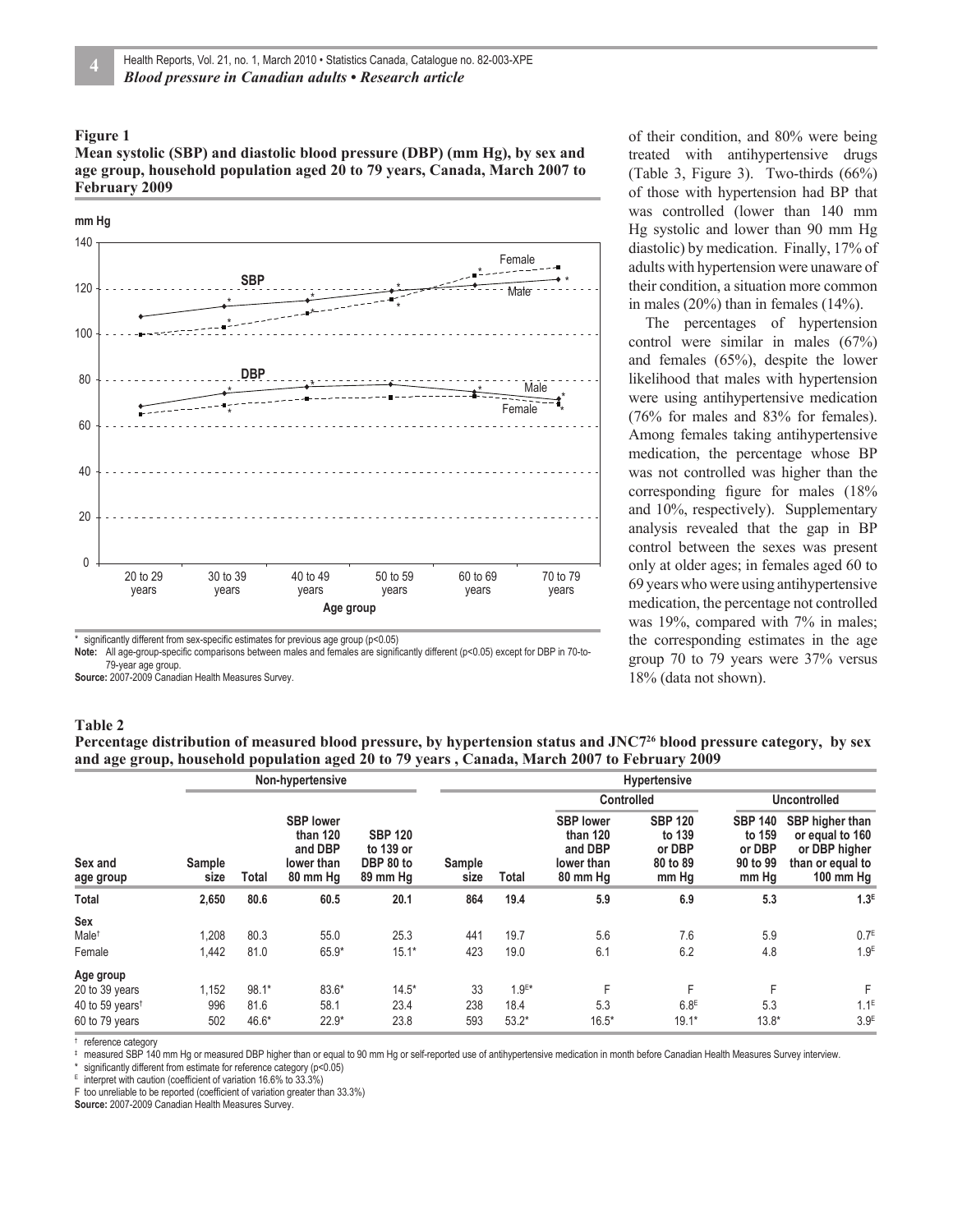**Percentage with hypertension,† by sex and age group, household population aged 20 to 79 years, Canada, March 2007 to February 2009**



† measured SBP higher than or equal to 140 or DBP higher than or equal to 90 mm Hg, or current use of antihypertensive medication<br><sup>E</sup> interpret with caution (coefficient of variation 16.6% to 33.3%)  $E$  interpret with caution (coefficient of variation 16.6% to 33.3%)

F too unreliable to be reported (coefficient of variation greater than 33.3%)

**Note:** Because of rounding, detail may not sum to total.

**Source:** 2007-2009 Canadian Health Measures Survey.

#### **Table 3**

Percentage with hypertension<sup>†</sup> who are aware, treated by medication, **controlled, by sex and age group, household population aged 20 to 79 years with hypertension, Canada, March 2007 to February 2009**

| Sex and age group                                                             | Total<br>aware          | Total<br>treated                     | Treated,<br>controlled <sup>#</sup> | Treated,<br>not<br>controlled <sup>§</sup> | Aware,<br>not<br>treated   | <b>Unaware</b>                       | Total<br>not<br>controlled        |
|-------------------------------------------------------------------------------|-------------------------|--------------------------------------|-------------------------------------|--------------------------------------------|----------------------------|--------------------------------------|-----------------------------------|
| Total                                                                         | 83.4                    | 79.9                                 | 65.9                                | 14.0                                       | $3.5^{\text{E}}$           | 16.6                                 | 34.1                              |
| Sex<br>Male <sup>tt</sup><br>Female                                           | 80.4<br>$86.5*$         | 76.5<br>$83.3*$                      | 66.8<br>64.9                        | 9.7 <sup>E</sup><br>$18.4E*$               | 3.9 <sup>E</sup><br>F      | 19.7<br>$13.5*$                      | 33.2<br>35.1                      |
| Age group<br>20 to 39 years<br>40 to 59 years <sup>11</sup><br>60 to 79 years | 64.4<br>80.4<br>$86.7*$ | 58.4 <sup>E</sup><br>73.4<br>$85.7*$ | 56.8 <sup>E</sup><br>65.4<br>66.8   | F<br>8.0 <sup>E</sup><br>$19.0*$           | F<br>7.0 <sup>E</sup><br>F | 35.6 <sup>E</sup><br>19.6<br>$13.3*$ | 43.2 <sup>E</sup><br>34.6<br>33.2 |

† measured SBP higher than or equal to 140 mm Hg or measured DBP higher than or equal to 90 mm Hg or self-reported use of antihypertensive medication in month before CHMS interview.

‡ measured SBP lower than 140 mm Hg and measured DBP lower than 90 mm Hg

 $\,$  measured SBP higher than or equal to 140 mm Hg or measured DBP higher than or equal to 90 mm Hg

†† reference category

significantly different from estimate for reference category (p<0.05)

interpret with caution (coefficient of variation 16.6% to 33.3%)

F too unreliable to be reported (coefficient of variation greater than 33.3%)

**Note:** Because of rounding, detail may not sum to total.

**Source:** 2007-2009 Canadian Health Measures Survey.

For both sexes combined, the likelihood of hypertension control by medication was nearly the same in the age groups 60 to 79 years (67%) and 40 to 59 years (65%). Although the point estimate of control (57%) was substantially lower in those aged 20 to 39 years, the differences compared with the other age groups were not statistically significant because of the low sample size of the younger age group.

High SBP, with a prevalence of 5.4% in the adult population, was twice as common as high DBP (2.7%) (Table 4). The difference between the percentages of females  $(6.0\%)$  and males  $(4.8\%)$ measured as having high SBP was not statistically significant. High DBP affected a significantly lower percentage of females  $(2.0\%)$  than males  $(3.4\%)$ . In contrast, a higher percentage of females  $(4.7\%)$  than males  $(3.2\%)$  were categorized as having isolated high SBP. The prevalence of high SBP and isolated high SBP increased sharply with age.

Among adults reporting current use of antihypertensive medication, 42% had measured SBP lower than 120 mm Hg; in 25%, SBP was at least 120 mm Hg but lower than 130 mm Hg, and in 17%, it was in the 130 to 139 mm Hg range (Figure 4). About one in six (16%) of those being treated with medication had a measured SBP value of 140 mm Hg or higher. DBP was lower than 80 mm Hg in 70% of adults using antihypertensive medication (Figure 5). Supplementary analysis focusing on treated but uncontrolled hypertensives revealed that nine in ten had systolic hypertension, compared with about one-quarter who had diastolic hypertension (data not shown). In summary, uncontrolled hypertension in people treated with antihypertensive medication was largely due to elevated SBP.

#### **Discussion**

The Canadian Health Measures Survey (CHMS) indicates that nearly one-fifth (19%) of adults aged 20 to 79 years have hypertension. This estimate is slightly lower than that reported from the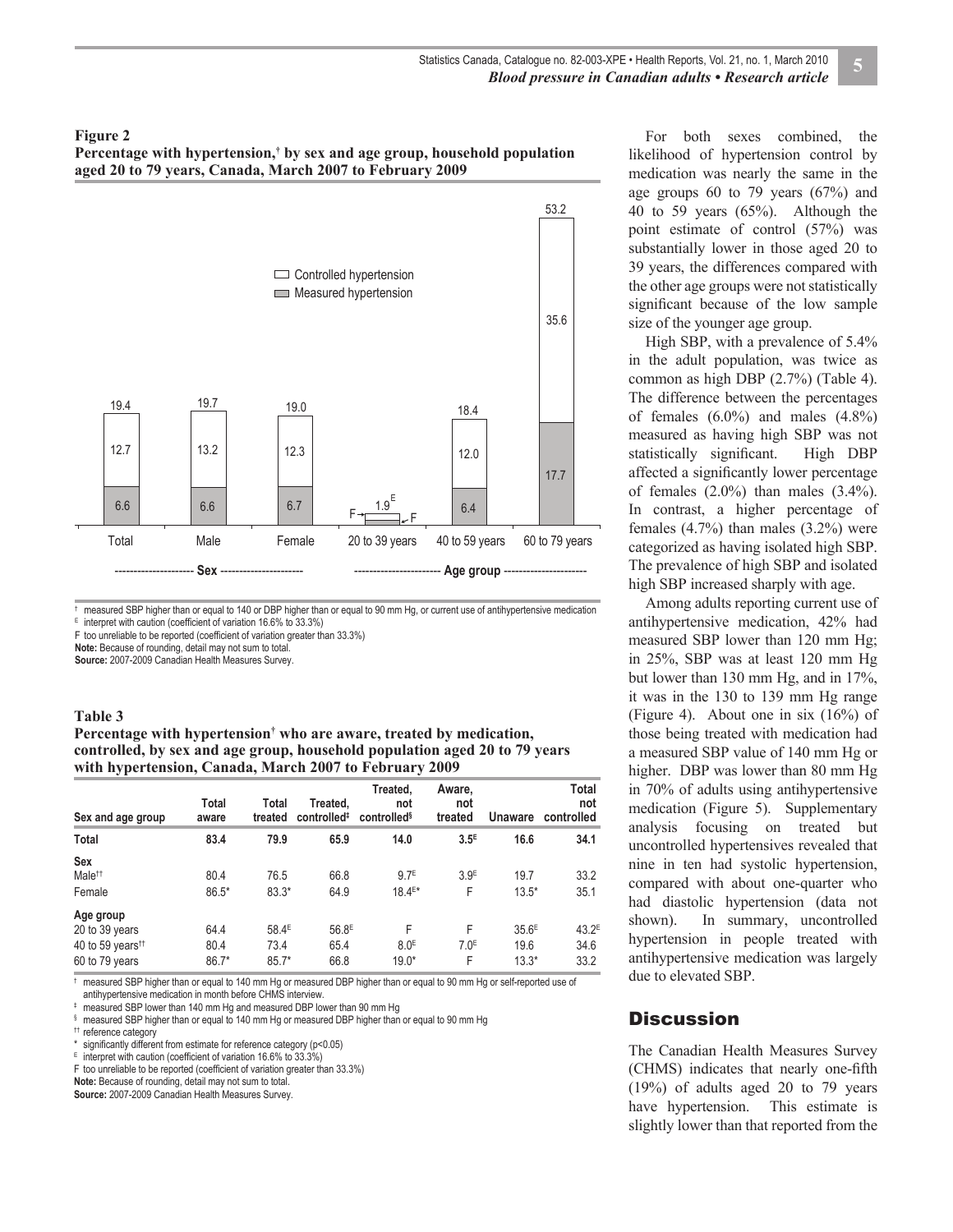Percentage with hypertension<sup>†</sup> who are aware, treated by medication, **controlled,‡ household population aged 20 to 79 years with hypertension, Canada, March 2007 to February 2009**



† measured SBP higher than or equal to 140 mm Hg or DBP higher than or equal to 90 mm Hg, or current use of antihypertensive medication

measured SBP lower than 140 mm Hg and DBP lower than 90 mm Hg

 $E$  interpret with caution (coefficient of variation 16.6% to 33.3%)

**Note:** Because of rounding, the sum of the estimates exceeds 100%.

**Source:** 2007-2009 Canadian Health Measures Survey.

#### **Table 4**

#### **Percentage with measured hypertension, by type, sex and age group, household population aged 20 to 79 years, Canada, March 2007 to February 2009**

| Sex and<br>age group                                                         | Total               | <b>Isolated</b><br>systolic<br>hypertension<br>(SBP higher<br>than or equal<br>to 140, DBP<br>lower than<br>90 mm Hg) | Isolated<br>diastolic<br>hypertension<br>(SBP lower<br>than 140.<br><b>DBP</b> higher<br>than or<br>equal to<br>90 mm Hg) | <b>Both systolic</b><br>and diastolic<br>hypertension<br>(SBP higher<br>than or<br>equal to 140<br>and DBP<br>higher than<br>or equal to<br>90 mm Hg) | Any<br>systolic<br>hypertension<br>(regardless<br>of DBP) | Any<br>diastolic<br>hypertension<br><b>DBP</b><br>(regardless<br>of SBP) |
|------------------------------------------------------------------------------|---------------------|-----------------------------------------------------------------------------------------------------------------------|---------------------------------------------------------------------------------------------------------------------------|-------------------------------------------------------------------------------------------------------------------------------------------------------|-----------------------------------------------------------|--------------------------------------------------------------------------|
| Total                                                                        | 6.6                 | 3.9                                                                                                                   | $1.2^E$                                                                                                                   | 1.5 <sup>E</sup>                                                                                                                                      | 5.4                                                       | 2.7                                                                      |
| <b>Sex</b><br>Male <sup>t</sup><br>Female                                    | 6.6<br>6.7          | 3.2<br>$4.7*$                                                                                                         | 1.7 <sup>E</sup><br>F                                                                                                     | 1.7 <sup>E</sup><br>1.3 <sup>E</sup>                                                                                                                  | 4.8<br>6.0                                                | 3.4<br>$2.0^{E*}$                                                        |
| Age group<br>20 to 39 years<br>40 to 59 years <sup>t</sup><br>60 to 79 years | F<br>6.4<br>$17.7*$ | F<br>$2.1^E$<br>$14.3*$                                                                                               | F<br>F<br>F                                                                                                               | F<br>$2.2^E$<br>2.6E                                                                                                                                  | F<br>4.3 <sup>E</sup><br>$16.9*$                          | F<br>$4.2^E$<br>3.4                                                      |

† reference category

\* significantly different from estimate for reference category (p<0.05)

E interpret with caution (coefficient of variation  $16.6\%$  to  $33.3\%$ )

 $F$  too unreliable to be reported (coefficient of variation greater than 33.3%) **Note:** Total is sum of estimates for isolated elevated SBP, isolated elevated DBP and both elevated SBP and DBP.

**Source:** 2007-2009 Canadian Health Measures Survey.

Canadian Heart Health Surveys (CHHS) (21% in 1985-1992 among people aged 18 to 74 years).<sup>10</sup> The average SBP of males aged 20 to 79 years (115.1 mm Hg) is considerably lower than that estimated from the CHHS for males (not including residents of Ontario) aged 18 to 74 years (126.0 mm Hg); the corresponding estimates for females are 111.1 and 118.7 mm Hg.<sup>8</sup> However, in view of the aging of the population, increases in obesity, $28$  poor dietary habits $29$  and diminishing fitness, $30$  true declines of this magnitude are unlikely. The lower values in the CHMS data probably result from a combination of factors, the most important of which are differences in measurement methods between the CHHS and the CHMS.

The automated method of BP measurement that was used in the CHMS has been shown to yield BP measures 3/3 mm Hg lower than the manual method, based on readings at a single visit. $31,32$ Other research suggests that the presence of an observer is associated with an even greater difference between manual and automated measures.<sup>33</sup> However, these studies were limited by a referral bias toward white coat hypertension, or the lack of standardized observer training or uniform measurement techniques; therefore, greater differences between manual and automated measures might be expected. BP measures for the CHHS took place during two visits (one of which was in the respondent's home), compared with only one for the CHMS, a factor that may have somewhat offset differences between the two surveys.<sup>34</sup> Further study of the impact of measurement mode on blood pressure values is underway in the United States, where both automated and manual measures were carried out in the 2007/2008 cycle of the National Health and Nutrition Examination Survey (NHANES).<sup>35</sup>

CHMS estimates of hypertension awareness and control are markedly higher than those from the earlier period; the percentages of people with hypertension who were aware of their condition increased from 57% to 83%; treated, from 34% to 80%; and controlled, from  $13\%$  to  $66\%$ .<sup>10</sup>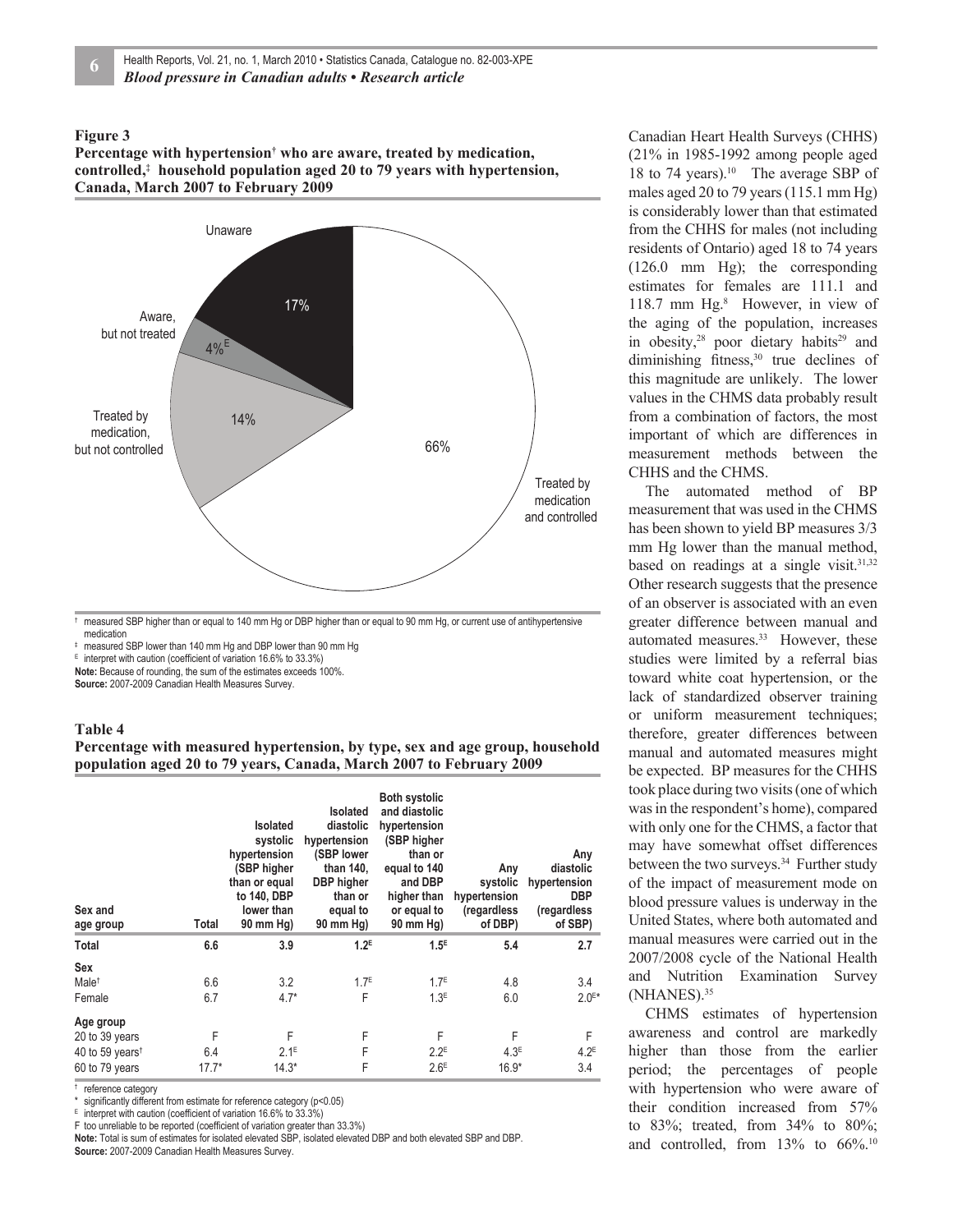**Percentage distribution of SBP (mm Hg), household population aged 20 to 79 years reporting current use of antihypertensive medication, Canada, March 2007 to February 2009**



 $E$  interpret with caution (coefficient of variation 16.6% to 33.3%)

**Source:** 2007-2009 Canadian Health Measures Survey.

#### **Figure 5**

**Percentage distribution of DBP (mm Hg), household population aged 20 to 79 years reporting current use of antihypertensive medication, Canada, March 2007 to February 2009**



 $E$  interpret with caution (coefficient of variation 16.6% to 33.3%) F too unreliable to be reported (coefficient of variation greater than 33.3%)

**Source:** 2007-2009 Canadian Health Measures Survey.

However, these comparisons may also be somewhat misleading. The use of automated measurement in the CHMS may partially account for lower values of blood pressure than were observed in the

earlier survey, and thus, may also explain some of the apparently higher level of control.

The 66% level of hypertension control estimated from the CHMS is equivalent to that reported from the recent physical measures survey in Ontario for which automated BP measures were also employed.12 As discussed above, various measurement factors hamper the comparability of estimates, so as would be expected, lower levels of control (defined as the percentage of hypertensives whose measured BP is less than 140/90 mm Hg) have been reported elsewhere: for example, 44% in the United States (2005-2006)<sup>36</sup> and 28% in England (2006).<sup>37</sup>

Although it is difficult to quantify the effect of differences in measurement methods on estimates of hypertension, awareness, treatment and control, it is reasonable to assume that some of the observed change over time is due to true improvement. Such progress would be consistent with large increases in diagnosis, treatment and drug prescriptions for hypertension that have occurred in Canada,38-40 and the commensurate reductions in cardiovascular deaths and hospitalization.39,41,42 Increases in hypertension treatment and diagnosis and subsequent reductions in cardiovascular complications may, in part, be attributed to the efforts of a variety of organizations and initiatives dedicated to raising public awareness and educating health care professionals in hypertension management.<sup>11</sup>

For this analysis, the definition of hypertension "treatment" was restricted to the use of medication, without consideration of other, nonpharmaceutical strategies such as dietary sodium restriction, physical activity or weight control. However, the CHMS definitions of treatment and control are the same as those used by NHANES,<sup>36</sup> so in this respect, the surveys are comparable.

As has been observed in other countries, awareness of hypertension was higher in females than in males.<sup>37,43,44</sup> Despite lower rates of awareness and treatment among males, the percentages of males and females with hypertension that was controlled by medication were nearly equal. Among those being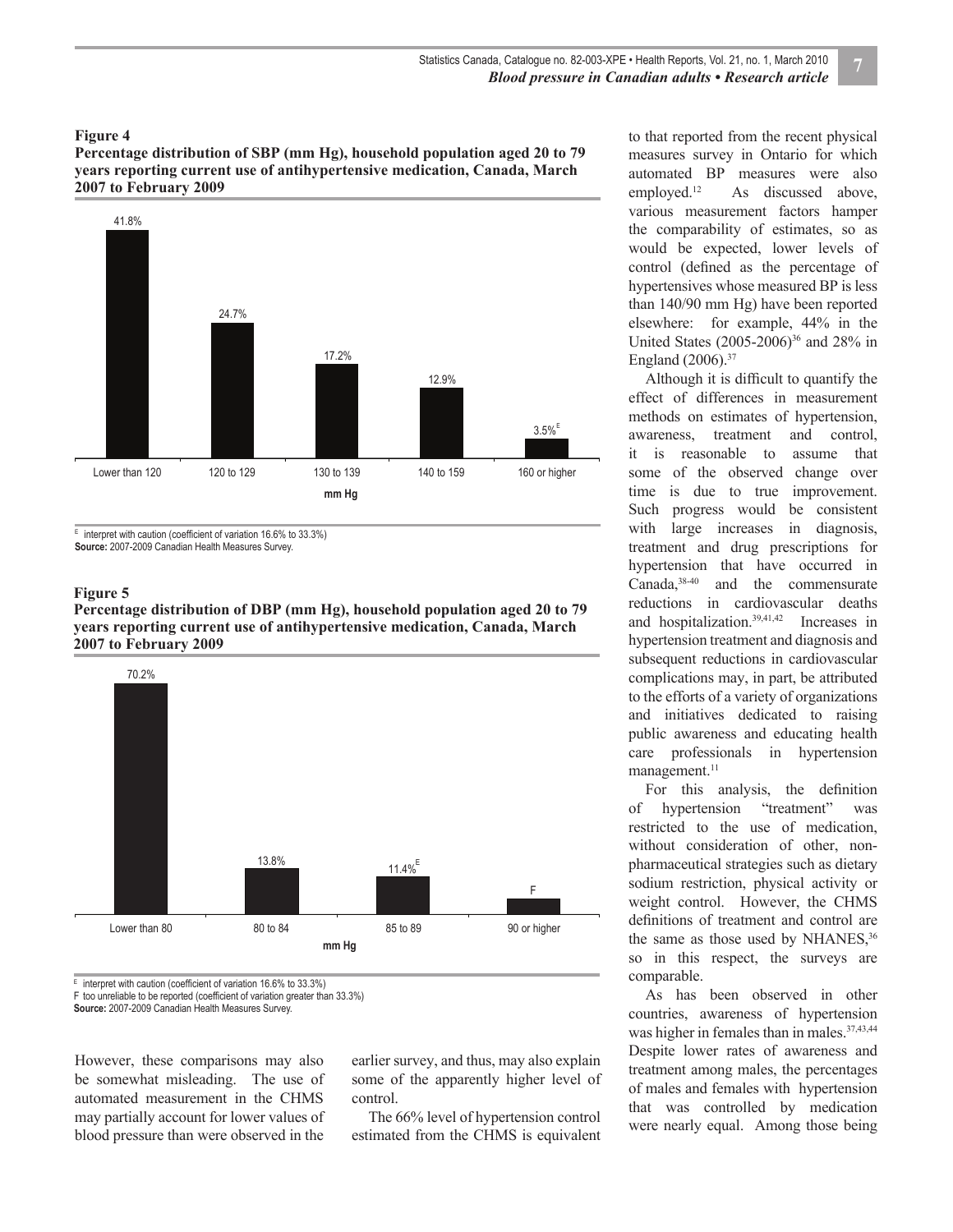## *What is already known on this subject?*

- **■** High blood pressure (BP) is a major risk factor for heart and vascular disease and is an important cause of death around the world.
- **■** The last nationwide surveys in Canada that included direct measures of BP took place over the period 1985 to 1992. The prevalence of hypertension (systolic BP higher than or equal to 140 or diastolic BP higher than or equal to 90 mm Hg, or self-report of recent medication use for high BP) in adults was estimated at 21%.
- **■** According to a 2006 Ontario survey that involved direct measures of BP using an automated device, the prevalence of hypertension in adults was estimated at 19%.

### *What does this study add?*

- Based on data from the 2007-2009 Canadian Health Measures Survey, including BP values and respondent self-report of medication use, hypertension prevalence in adults aged 20 to 79 years was estimated at 19%.
- Of people with hypertension, 83% were aware of their condition, 80% were being treated pharmaceutically, and 66% had BP below 140/90 mm Hg.
- Considerable improvements in hypertension awareness and control have been achieved in Canada over the past two decades.

treated, however, at older ages, females were less likely than males to have controlled hypertension; this finding is important and raises questions worthy of further study. Similar differences in treatment effectiveness for women have been observed in China, Spain and the United States<sup>45</sup>; the possible role of gender- or sex-related differences in

genetic, environmental or clinical factors remains unclear. An analysis of data from the 1999-2004 NHANES revealed the same disparity, even after controlling for age, race/ethnicity and comorbidity.46 Finally, a recently published study of over 18,000 patients with hypertension provides further evidence that although females are more often treated for hypertension, control is less successful than in males.<sup>47</sup>

The CHMS finding of a higher prevalence of systolic than diastolic hypertension is noteworthy in light of the greater importance of systolic hypertension as a cardiovascular risk factor in people older than 50 years.<sup>48</sup> The predominance of systolic hypertension may reflect the consequences of a tendency, at least until recently, for clinicians to treat it less aggressively than diastolic hypertension.<sup>49-51</sup> Indeed, before 1993, hypertension treatment guidelines issued by the Canadian Hypertension Society were based only on DBP levels; in that year, a SBP of 160 was added to the clinical definition of hypertension. $52$ In 2001, treatment recommendations were updated to include the 140/90 mmHg cut-point for the first time, and clear diagnostic criteria for diagnosing hypertension based on SBP were set.<sup>53,54</sup>

The CHMS data indicated that a substantial percentage of adults had measured BP that placed them in the prehypertensive range. Although clinical guidelines do not recommend pharmacological antihypertensive therapy for people with prehypertension, strategies to modify factors including diet, weight, smoking, exercise and stress are recommended.48,55 Prehypertension is associated with an increased risk of cardiovascular events<sup>56</sup> and is strongly predictive of hypertension.27,48 About half of the health-related burden of elevated BP is estimated to occur at the level of SBP less than 145 mm Hg.<sup>5</sup>

#### **Limitations**

Data from the interview component of the CHMS were self-reported and not validated against external sources; the degree to which they are inaccurate is unknown. In particular, the reference period for medication use for BP was one month before the CHMS interview; inaccurate recall of the time when medication was used may have resulted in some misclassification of treatment status. As well, some respondents may have inaccurately reported the condition for which their medication was prescribed.

No information on dosage of antihypertensive medication being used or medication compliance was collected from respondents, nor were they asked about BP control measures other than pharmacotherapy. Therefore, the term "treated" was applied only to persons who reported medication use, and excluded those whose hypertension was being managed with non-pharmacologic therapy only. This may have resulted in a different percentage of hypertension control than would have been observed if the definition of treatment had been extended to non-pharmaceutical lifestyle interventions.

The overall response rate to the CHMS was 51%, meaning that in nearly half of households contacted, arrangements could not be made—for a variety of reasons—for a resident to participate. Although the survey weights were adjusted to ensure that the sample is representative of the target population according to sociodemographic characteristics, differences in health status (specifically, BP) were not accounted for. It is possible that the mean BP of those who participated in the survey differed from that of nonparticipants, which would compromise the external validity of the estimates. The 51% CHMS response rate compares favourably with that of the 2006 Ontario Survey on the Prevalence and Control of Hypertension  $(40\%)$ ,<sup>12</sup> and is similar to that of the 1981 Canada Fitness Survey  $(49.5\%)$ <sup>30</sup>

#### **Conclusion**

Based on highly accurate measures of BP in a representative sample of Canadian adults, this report provides a long-awaited update of the prevalence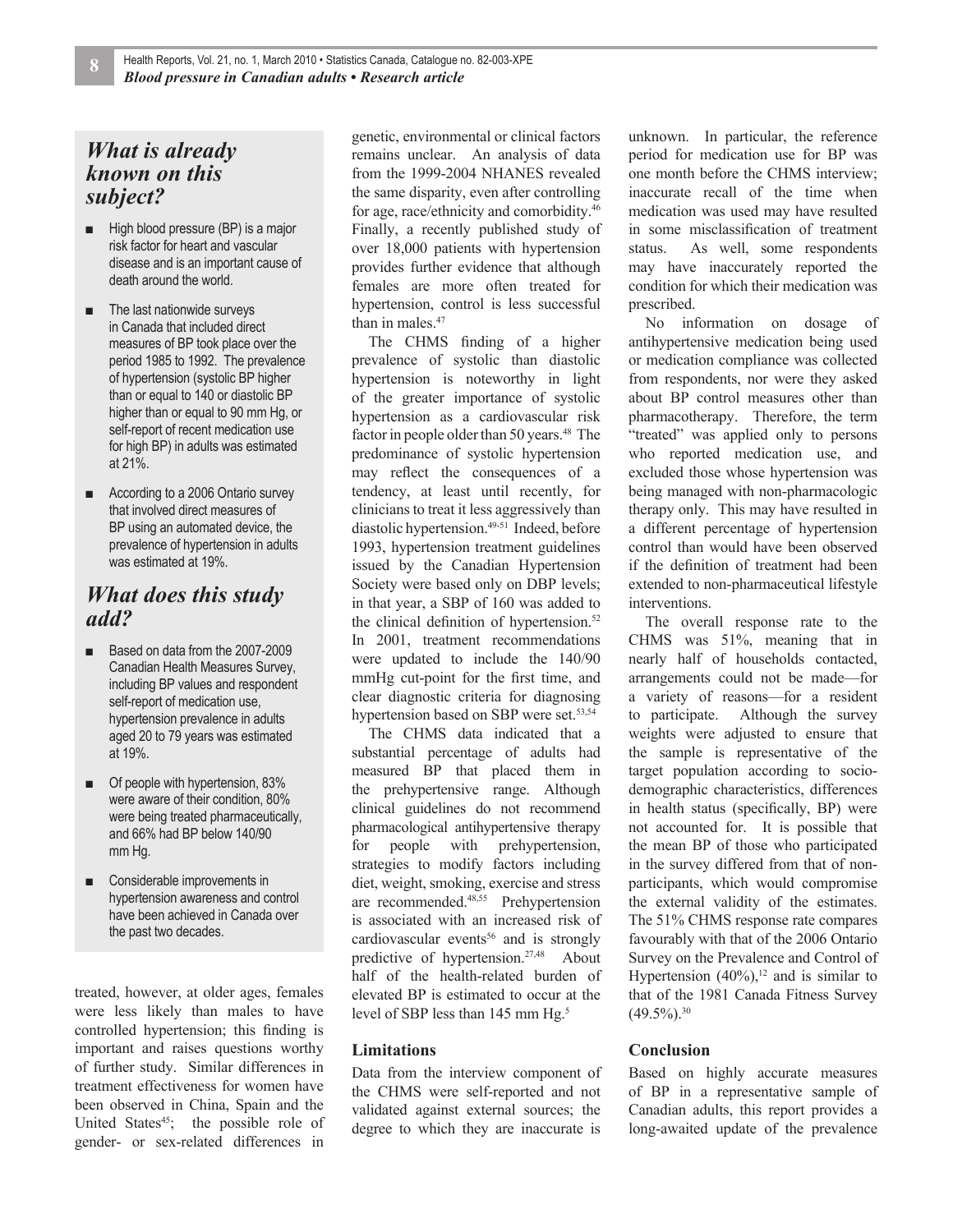and control of hypertension in Canada. The study suggests that hypertension awareness, treatment and control have increased in the past decade, following the establishment of an ambitious program aimed at clarifying hypertension treatment guidelines and reminding clinicians of the importance of hypertension control. However, the finding that hypertension is uncontrolled in 34% of Canadians with the condition is evidence of the challenge that remains.

# References

- 1. Haider AW, Larson MG, Franklin SS, et al. Systolic blood pressure, diastolic blood pressure, and pulse pressure as predictors of risk for congestive heart failure in the Framingham Heart Study. *Annals of Internal Medicine* 2003; 138: 10-6.
- 2. Lee DS, Massaro JM, Wang TJ, et al. Antecedent blood pressure, body mass index, and the risk of incident heart failure in later life. *Hypertension* 2007; 50: 869-76.
- 3. Lloyd-Jones DM, Larson MG, Leip EP, et al. Lifetime risk for developing congestive hart failure: the Framingham Heart Study. *Circulation* 2002; 106: 3068-72.
- 4. Kannel WB, D'Agostino RB, Silbershatz H, et al. Profile for estimating risk of heart failure. *Archives of Internal Medicine* 1999; 159: 1197-204.
- 5. Lawes CM, Vander HS, Rodgers A. Global burden of blood-pressure-related disease, 2001. *Lancet* 2008; 371(9623): 1513-8.
- 6. World Health Organization. *Global Health Risks: Mortality and Burden of Disease Attributable to Selected Major Risks*. Geneva: World Health Organization Press, 2009.
- 7. Kearney PM, Whelton M, Reynolds K, et al. Worldwide prevalence of hypertension: a systematic review. *Journal of Hypertension* 2004; 22(1): 11-9.
- 8. Joffres MR, Hamet P, Rabkin SW, et al. Prevalence, control and awareness of high blood pressure among Canadian adults. *Canadian Medical Association Journal* 1992; 146(11): 1997-2005.
- 9. Joffres MR, Ghadirian P, Fodor JG, et al. Awareness, treatment, and control of hypertension in Canada. *American Journal of Hypertension* 1997; 10: 1097-102.
- 10. Joffres MR, Hamet P, MacLean DR, et al. Distribution of blood pressure and hypertension in Canada and the United States. *American Journal of Hypertension* 2001; 14(11 Pt 1): 1099-105.

The rich array of data collected by the CHMS offers the opportunity for more detailed analyses focusing on BP. Forthcoming studies will identify the characteristics of subpopulations in whom hypertension is untreated or suboptimally controlled.

This study provides benchmark estimates of blood pressure distribution and hypertension in the Canadian population, based on direct automated

measures. As subsequent cycles of CHMS data become available, assessments of trends over time can be made with greater precision. In addition, follow-up studies based on CHMS records linked to hospital and mortality data will provide opportunities to more accurately quantify the risks of cardiovascular disease and stroke in relation to BP level. ■

- 11. Campbell NRC. Hypertension prevention and control in Canada. *Journal of the American Society of Hypertension* 2008; 2(2): 97-105.
- 12. Leenen FHH, Dumais J, McInnis NH, et al. Results of the Ontario survey on the prevalence and control of hypertension. *Canadian Medical Association Journal* 2008; 178(11): 1441-9.
- 13. Connor Gorber S, Tremblay M, Campbell N, et al. The accuracy of self-reported hypertension: A systematic review and meta-analysis. *Current Hypertension Reviews* 2008; 4: 36-62.
- 14. Statistics Canada. *Canadian Health Measures Survey (CHMS) Data User Guide: Cycle 1, January 2010.* Available at: www.statcan.gc.ca.
- 15. Giroux S. Canadian Health Measures Survey: Sampling strategy overview. *Health Reports*  (Statistics Canada, Catalogue 82-003) 2007; 18(Suppl): 31-6.
- 16. Paradis G, Chiolero A, Bushnik T, et al. Measured blood pressure among children in Canada: Findings from the Canadian Health Measures Survey. *Health Reports*(Statistics Canada, Catalogue 82-003) 2010; 21(1): (forthcoming).
- 17. Tremblay M, Wolfson M, Connor Gorber S. Canadian Health Measures Survey: Rationale, background and overview. *Health Reports*  (Statistics Canada, Catalogue 82-003). 2007; 18(Suppl.): 7-20.
- 18. Tremblay M, Langlois R, Bryan S, et al. Canadian Health Measures Survey Pre-test: Design, methods, results. *Health Reports*  (Statistics Canada, Catalogue 82-003) 2007; 18(Suppl.): 21-30.
- 19. Day B, Langlois R, Tremblay M, et al. Canadian Health Measures Survey: Ethical, legal and social issues. *Health Reports*  (Statistics Canada, Catalogue 82-003) 2007; 18(Suppl): 37-52.
- 20. Bryan S, St-Denis M, Wojtas D. Canadian Health Measures Survey: Clinic operations and logistics. *Health Reports* (Statistics Canada, Catalogue 82-003) 2007; 18(Suppl): 53-70.
- 21. Mattu GS, Perry TL, Wright JM. Comparison of the oscillometric blood pressure monitor (BPM-100) with the ausculatory mercury sphygmomanometer. *Blood Pressure Monitoring* 2001; 6: 153-9.
- 22. Wright JM, Mattu GS, Perry TL et al. Validation of a new algorithm for the BPM-100 electronic oscillometric office blood pressure monitor. *Blood Pressure Monitoring* 2001; 6: 161-5.
- 23. Myers MG, Valdivieso MA. Use of an automated blood pressure recording device, the BpTRU, to reduce the "white coat effect" in routine practice. *American Journal of Hypertension* 2003; 16: 494-7.
- 24. Bryan S, St-Pierre Larose M, Campbell N, et al. Resting blood pressure and heart rate measurement in the Canadian Health Measures Survey, Cycle 1. *Health Reports* 2010; 21(1): (in press).
- 25. Chobanian AV, Bakris GL, Black HR, et al. Seventh Report of the Joint National Committee on Prevention, Detection, Evaluation, and Treatment of High Blood Pressure. *Hypertension* 2003; 42: 1206-52.
- 26. Rao JNK, Wu CFJ, Yue K. Some recent work on resampling methods for complex surveys. *Survey Methodology* (Statistics Canada, Catalogue 12-001) 1992; 18(2): 209-17.
- 27. Rust KF, Rao JNK. Variance estimation for complex surveys using replication techniques. Statistical Methods in Medical Research 1996; 5: 281-310.
- 28. Shields M, Tjepkema M. Trends in adult obesity. *Health Reports* (Statistics Canada, Catalogue 82-003) 2006; 17(3): 53-9.
- 29. Garriguet D. Sodium consumption at all ages. *Health Reports*(Statistics Canada, Catalogue 82-003) 2007; 18(2): 47-52.